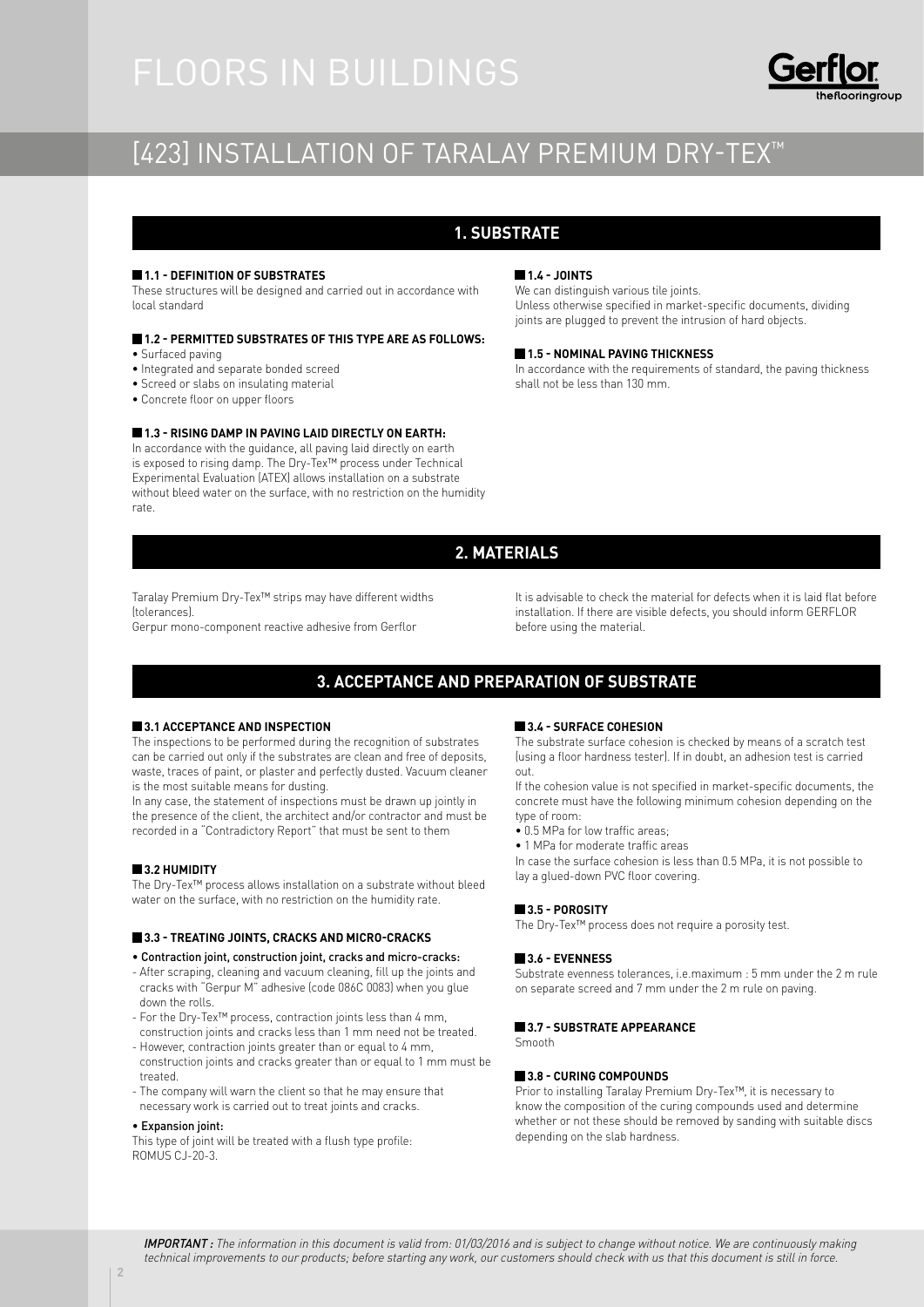# **4. INSTALLATION**

#### **4.1 - SUBSTRATES AND SUBSTRATE REQUIREMENTS**

#### **4.1.1 - New substrates**

Hydraulic binder-based paving, reinforced and not reinforced (without restriction on crack opening indicated in market-specific documents and with a smaller cross-section of reinforcements).

To be carried out in case surface evenness is not ensured by the structural work - masonry company in agreement with the flooring company.

• Treating bumps: by sanding and thorough vacuum cleaning.

#### • Treating depressions:

- Surface evenness < 10 mm: pure fluid epoxy resin such as Bostik Eponal 336, or Mapei MF primer, followed by sanding.
- Surface evenness ≥ 10 mm: resin mortar such as SIKA (Sikatop 121 surfacing, Lanko (730 lankorep fin), Mapei (mapegrout), NF brand: repair products for concrete structures.

They are applied according to the manufacturer's technical data sheets while meeting the following requirements:

- Min. surface cohesion 1Mpa
- Raw edges cutting with angle grinder
- Moistened substrate
- Surface condition: float smoothed finish



**Applying resin mortar while cutting**

• Treating joints less than 4 mm and cracks less than 1 mm: scraping, cleaning and vacuum cleaning.

Fill up with "Gerpur" adhesive when you glue down the rolls. • Treating expansion joints: they are treated by installing a profile.

- General sanding: by sanding using a scraper plate with carbide blades such as Janser Hexacraper and thorough vacuum cleaning: it helps to remove curing compounds.
- General cleaning of the substrate: by thorough vacuum cleaning using an industrial vacuum cleaner.

#### **4.1.2 - Refurbished substrates**

After removing the old floor covering and the existing floor finish: Surface evenness of not less than 5 mm under the 2 m rule and 7 mm under the 2 m rule for refurbished surfaces.

#### Preparatory work:

To be carried out if surface evenness is not compliant.

- Removing the existing floor covering: the entire floor covering is removed, including trace of adhesive and the entire floor finish. The concrete surface is stripped: Remove all traces of adhesive. The stripped concrete surface is then prepared as follows:
- Mechanical preparation: by fine shot-blasting or sanding and then cleaning
- Treating bumps, depressions, joints and cracks (see new substrates)

## **5. UNROLLING THE MATERIAL (24 hours before it is glued down)**

- Minimum substrate and ambient temperature 10°C, maximum 30°C.
- Unroll and lay the rolls flat for 24 hours; this is done by numbering the lengths, keeping them in order, and leaving 1 cm between each strip.

# **6. INSTALLING THE MATERIAL (just before it is glued down)**

Install the strips closest to the longitudinal axis, leaving a 1-mm gap between each strip. Example:





4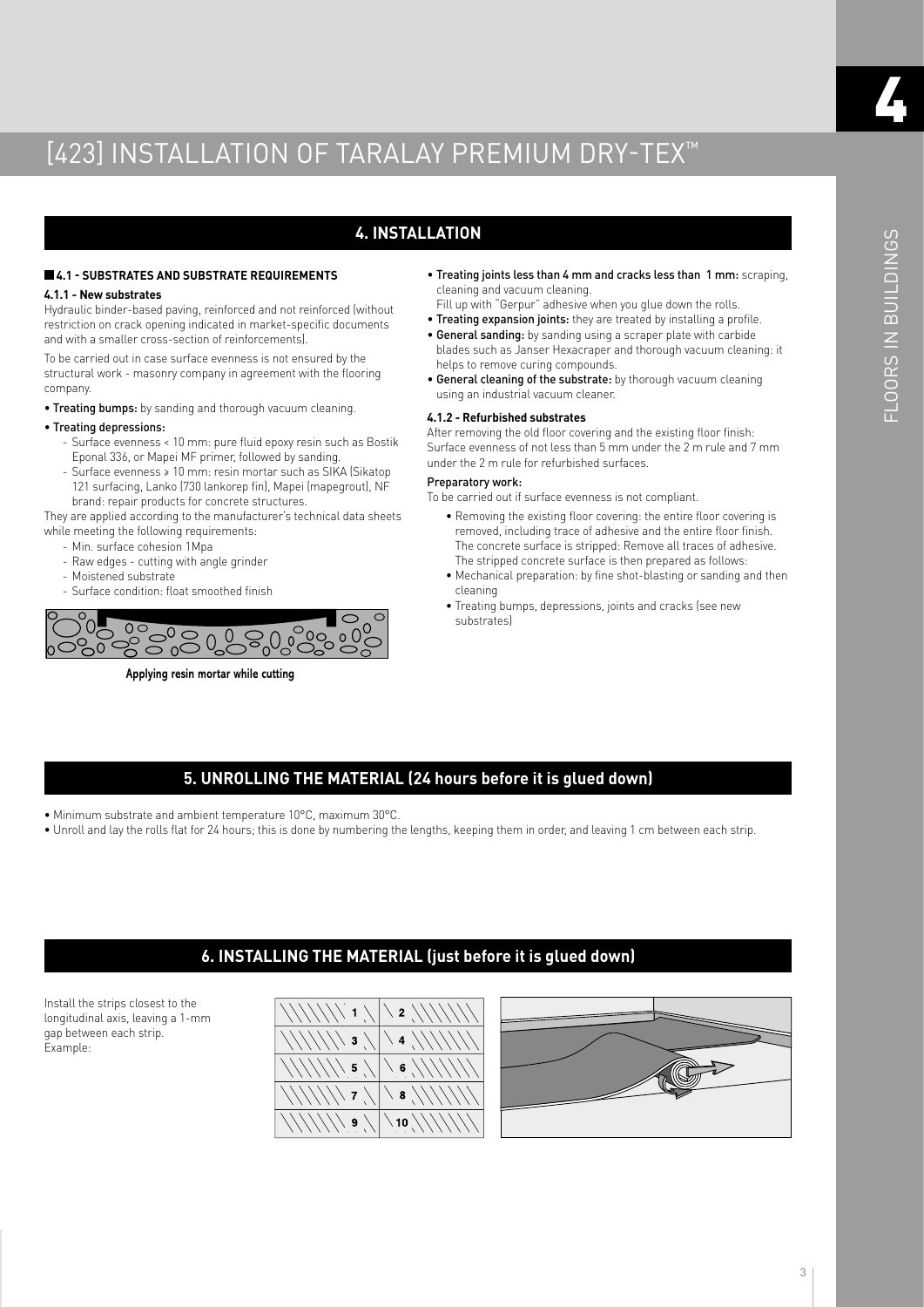# [423] INSTALLATION OF TARALAY PREMIUM DRY-TEX™

# **7. GLUING**

- The strips are glued down 24 hours after they are laid flat.
- When gluing, fold the roll strips back half way.
- The substrate and the textile backing of the floor covering are carefully vacuum cleaned before the strips are glued down.
- Start gluing the middle strips first on either side of the longitudinal axis
- The flooring is laid using the single bond method with adhesive applied using a serrated spatula (type A2 - TKB standard) with a coverage of 300 to 350 g/m2 ) or 1/32" x 1/16" x 1/32" (0.8 mm x 1.6 mm x 0.8 mm), covering 170 - 220 sq. ft. per US gallon (3.9 - 5.0m² per liter).



The spatula blade will need to be changed regularly to maintain this coverage: 1 blade every 100 m2

- The amount of adhesive, contained in a drum, can be used to glue down approximately 35 m<sup>2</sup>, without applying more adhesive.
- Time before laying: 15 to 20 min
- Working time: 1 hour (corresponds to the worst-case scenario with a RH of 100 %. The cross-linking speed depends on the ambient humidity)
- If the rolls are bent at the end of the roll (near the tube), distribute heavy loads over a panel on the material for 12 hours. (E.g. sack of levelling compound or adhesive containers on a panel)
- Avoid moving or storing heavy loads until the next day. (E.g. Taraflex® Sport DTX™ roll, adhesive container or smoothing roller)
- Do not remain in static position on freshly glued down strips to avoid adhesive creep

Adhesive stains: Clean spilled adhesive (while it is still wet) and tools using acetone.

# **8. SPATULA OR FLOAT FOR GLUING DOWN**

The substrate is glued down with GERPUR adhesive, using a rigid spatula, a float, a trowel or a smoothing trowel equipped.

# **9. SMOOTHING**

- Smoothing is required and should be done only with a 50 kg smoothing roller
- No manual smoothing with a cork block
- Smooth 20 minutes after laying the material in the adhesive
- Smooth each strip in both directions starting along the width of the strips and finishing along the length
- Do not leave the roll in static position on freshly glued down strips
- Do not remain in static position on freshly glued down strips
- It is not necessary to use load-distribution panels to move over the material.



# **10. HOT WELDING (AFTER 12 HOURS)**

#### **10.1 - CHAMFERING**

Chamfering allows the joint to be opened and corrected, to remove any traces of adhesive that may impair the quality of the weld.

#### There are two chamfering methods:

- Manual using an appropriate tool (triangle, rule)
- Mechanical using an electric chamfering machine fitted with a 3.3 to 3.5 mm tool.

The entire thickness of the wear layer must be chamfered, but not the foam underlay.